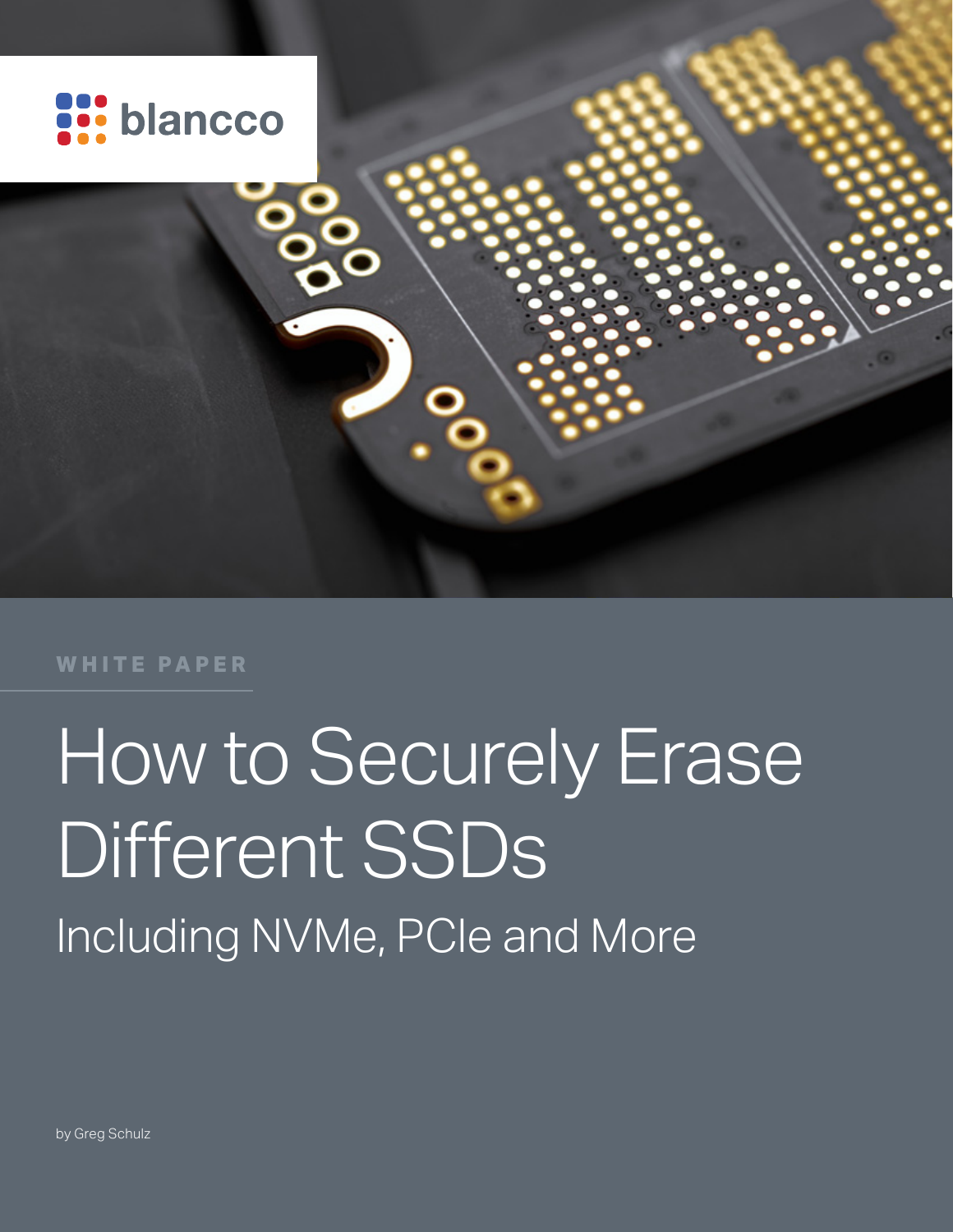# **Who Should Read This?**

This white paper is for IT data centers and cloud and managed service providers that have Fusion-io and other PCIe flash SSDs, such as NVMe SSDs, in their workstations, servers, storage systems or other appliances.

This white paper also applies to environments and applications that have government, industry or self-mandates for regulatory compliance and privacy.

Read this if you're looking to safely dispose of different types of SSD assets by selling them for reuse, scrap value or plan to re-deploy them for use in new or secondary application roles.

# **SSDs Offer:**

- $\blacktriangleright$  Higher performance (productivity) and lower response time latency vs. HDDs
- $\blacktriangleright$  More activity (IOPS, TPS, le access) vs. HDDs
- ◆ Lower cost per I/O activity vs. HDDs
- $\blacktriangleright$  Higher cost per raw capacity vs. HDDs
- $\blacktriangleright$  More efficient, produce less heat vs. HDDs

#### **Introduction**

Flash-based memories, including NAND flash solid state drives (SSDs), are more difficult to deeply and permanently erase than magnetic hard disk drives (HDDs). Nonvolatile memory express (NVMe)-based SSDs are a new type of flash-based memory that require new technologies to access and perform permanently wiped digital erasure. There are older generation flash-based SSDs, such as Fusion-io PCIe cards, that now need to be securely erased as part of disposition and decommissioning.

Secure digital erase technology protects your data and information while maximizing your investment in old and new SSDs.

In this white paper, we'll highlight issues, challenges and benefits of using Blancco's patented data erasure method along with specific Blancco LUN Eraser and Blancco Drive Eraser solutions, to securely wipe data from your SSDs. The biggest benefit? Verifiably and permanently wipe data from your SSDs so that they can be repositioned for use elsewhere or, prepared for safe secure certifiable disposition (scrap or sell).

# **Background**

Deployment of SSDs in IT, cloud and managed service provider data centers has increased significantly over the past decade. This large installed base includes SSDs in workstations, compute servers, storage systems and appliances. The SSDs are used as persistent cache and I/O acceleration, as well as for storing data. SSDs are designed to store data with persistence, thus requiring a different secure erasure process and verification than HDDs.

SSDs exist in various packaging from PCIe Add-in-Cards (AiC), drive form factors, minicards (mSATA, SD and MicroSD) and USB Thumb drives. Workstations, Servers and storage systems access SSDs via interface protocols. Access interface protocols for SSDs include proprietary PCIe, SAS, AHCI/SATA, mSATA as well as new standard NVM Express (NVMe). NVMe uses PCIe AiC, U.2 (SFF 8639 drive form factor) and M.2 (Next Generation Form Factor-NGFF aka "gum stick" cards).

Many of the early generation of PCIe AiC SSDs, such as those from Fusion-io (now SanDisk), have reached or are nearing retirement from their primary deployment role. Given current challenges with secure data destruction, most of these devices are physically destroyed instead of being securely erased and repurposed for secondary use through resale or redeployment. Here are some of the data erasure issues and challenges for SSD and similar flash-based memories.

## **Issues and Challenges**

NAND flash SSDs require a different erasure process than traditional magnetic media (HDDs). New digital erase process and professional software are needed to make sure all of the nooks and crannies are securely and permanently wiped. Storage devices based on flash memory require digital erasure to be done at deeper, lower levels, including in bad blocks. Newer SSDs, such as those using NVMe based access protocols, require new processes and complete erasure solutions.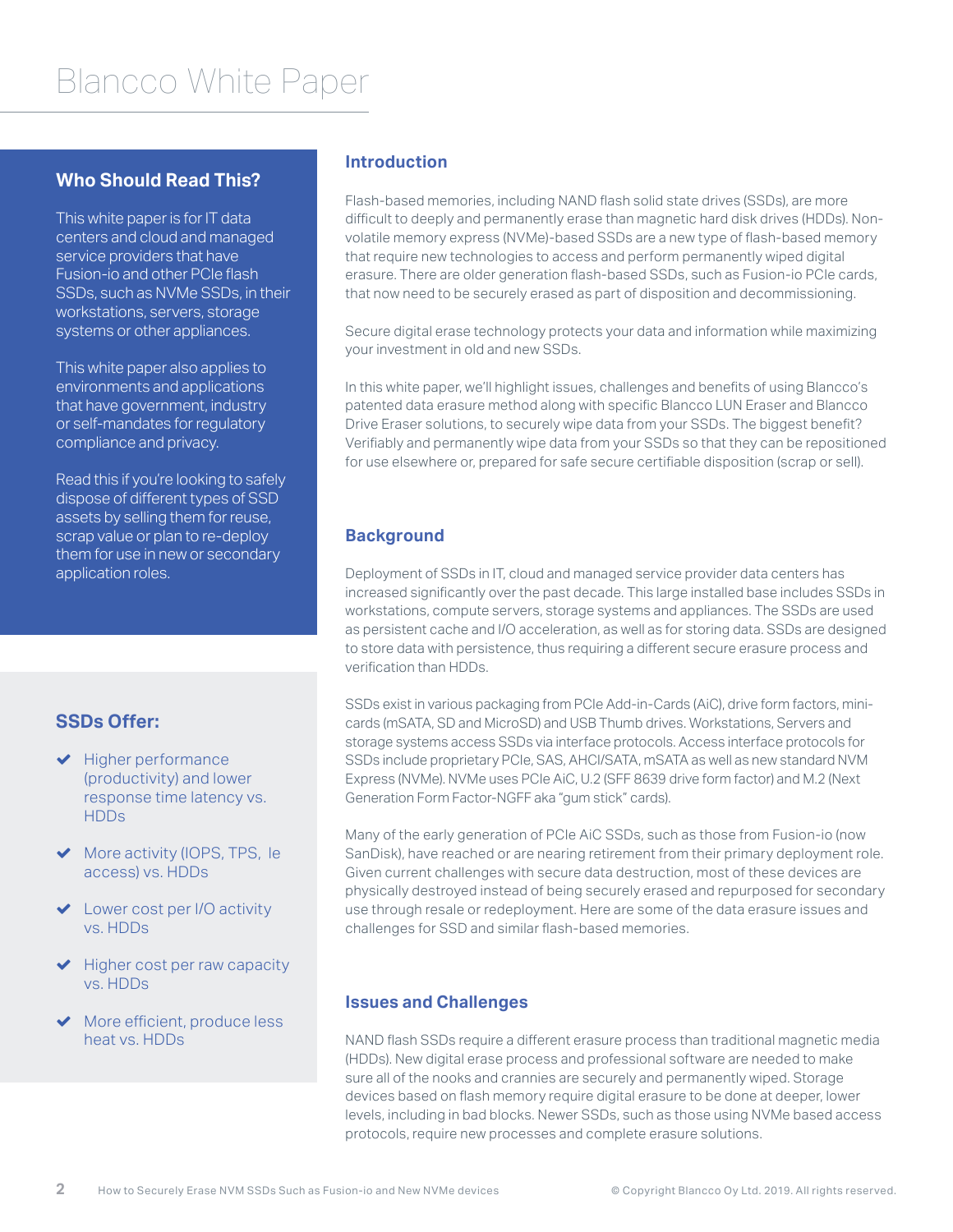# Blancco White Paper

# **Quick Facts About SSDs**

- SSDs, such as Fusion-io, are getting older
- ◆ Older SSDs are still useful in new roles
- ◆ Digitally erase older SSDs for more value
- ◆ NVMe SSDs need new digital erasure processes
- ◆ Encryption does not replace digital erase for SSDs
- SSDs are more difficult to erase than HDDs

Many industries use SSDs for storing and processing sensitive data that is under compliance, regulatory or other mandates (governmental, industry or self-imposed). These mandates require secure erase, along with an audit trail, to prove the SSDs have been securely "wiped clean" before disposition – or redeployment.

## **From Issues to Solutions and Opportunities**

Understanding the issues with NVMe accessed SSDs is your first step toward secure data destruction. The other part of the equation is knowing what to look for in a solution. Opportunities enabled by modern SSD digital erase solutions include redeployment of newer NVMe devices from their previous role into secondary less demanding scenarios. Some options include backup or data protection, reference and activearchive and other bulk storage needs.

Other SSDs that no longer have a practical use in your environment can be sold for reuse or scrap value after secure digital erasure. For example, older Fusion-io SSDs may have residual value for other organizations.

When choosing a modern SSD digital eraser solution, look for one that performs verified and complete data wiping. The process of permanently wiping includes accessing hidden data, bad blocks or other areas not accessible by general serverbased utilities. It also means moving beyond tools that only clean the surface, or upper-level file systems, instead of going deeper below the logical or partition level. Other things to look for in a solution include support for older PCIe AiC SSDs, such as Fusion-io. And don't forget to include support of newer NVMe accessed SSDs.

Additional features and functions to look for in a data eraser solution include:

- Compliance with NIST and US DoD secure digital erasure standard such as 5220.22-M, among others
- Support for various NVM mediums (SLC, MLC, TLC, 3D &Vertical NAND flash)
- Available Low-level hardware command based erase, including hidden SSD data cells
- Ability to implement via an appliance if needed, or run directly on server where devices are installed
- Capability to provide concurrent deep erase of multiple SSDs at the same time on the same system
- Ability for devices to be safely redeployed internal or external, sold for use or scrap after erasure
- Support for both Linux and WinPEbased boot to run optimized processes for different needs
- Verification audit trails, reporting and notifications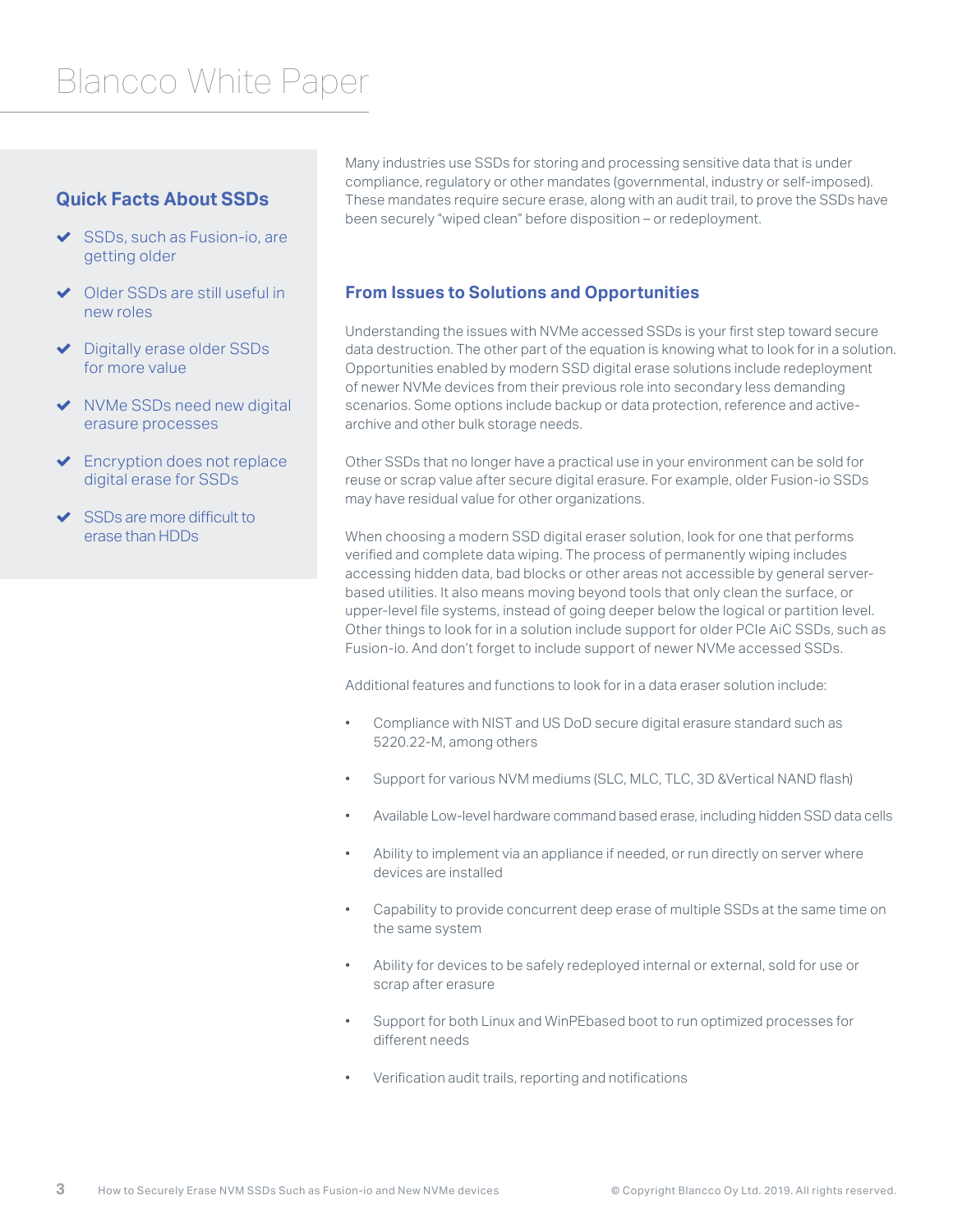#### **Blancco Erasure Solutions**

Blancco's secure data erasure solutions for LUNs, HDDs/SSDs in PC desktop computers, laptops, servers, x86 tablets and storage systems address all of the challenges, issues and criteria mentioned above. In addition,Blancco solutions enable opportunities for increasing efficiency across your organization with professional digital eraser tools that work with everything from older generation SSDs, such as Fusion-io, to new NVMe based devices.

Erasure as a service in larger data center decommissioning projects is growing in demand. Blancco software has undergone rigorous testing and certification to meet data center class requirements. Blancco also has professionals with the expertise to assist you with various aspects of planning and deployment, with advice tailored to your specific systems and environment.

#### **Blancco Industry-Leading SSD Digital Eraser Solutions:**

- Offer NIST 800-88 compatibility for both clear and purge level with verification
- Comply with particular sections of PCI DSS, HIPAA, SOX, ISO 27001 and EU General Data Protection Regulation
- $\blacktriangleright$  Provide audit trail and documentation to verify full erasure of old and new SSD technologies
- Permanently wipe physical SSDs and virtual technologies (LUNs, Volumes, partitions)
- Provide increased ROI of expensive SSDs when they are safely repurposed or sold

# **Conclusion**

Take the next step. Learn more about secure SSD erasure using Blancco File Eraser. Get your [free strategy session and trial](http://https//www.blancco.com/demo/free-trial-request-data-center/?utm_source=integrate&utm_medium=banner&utm_content=ks-pdf&utm_campaign=ent-dc) today to test SSD erasure in your data center(s).